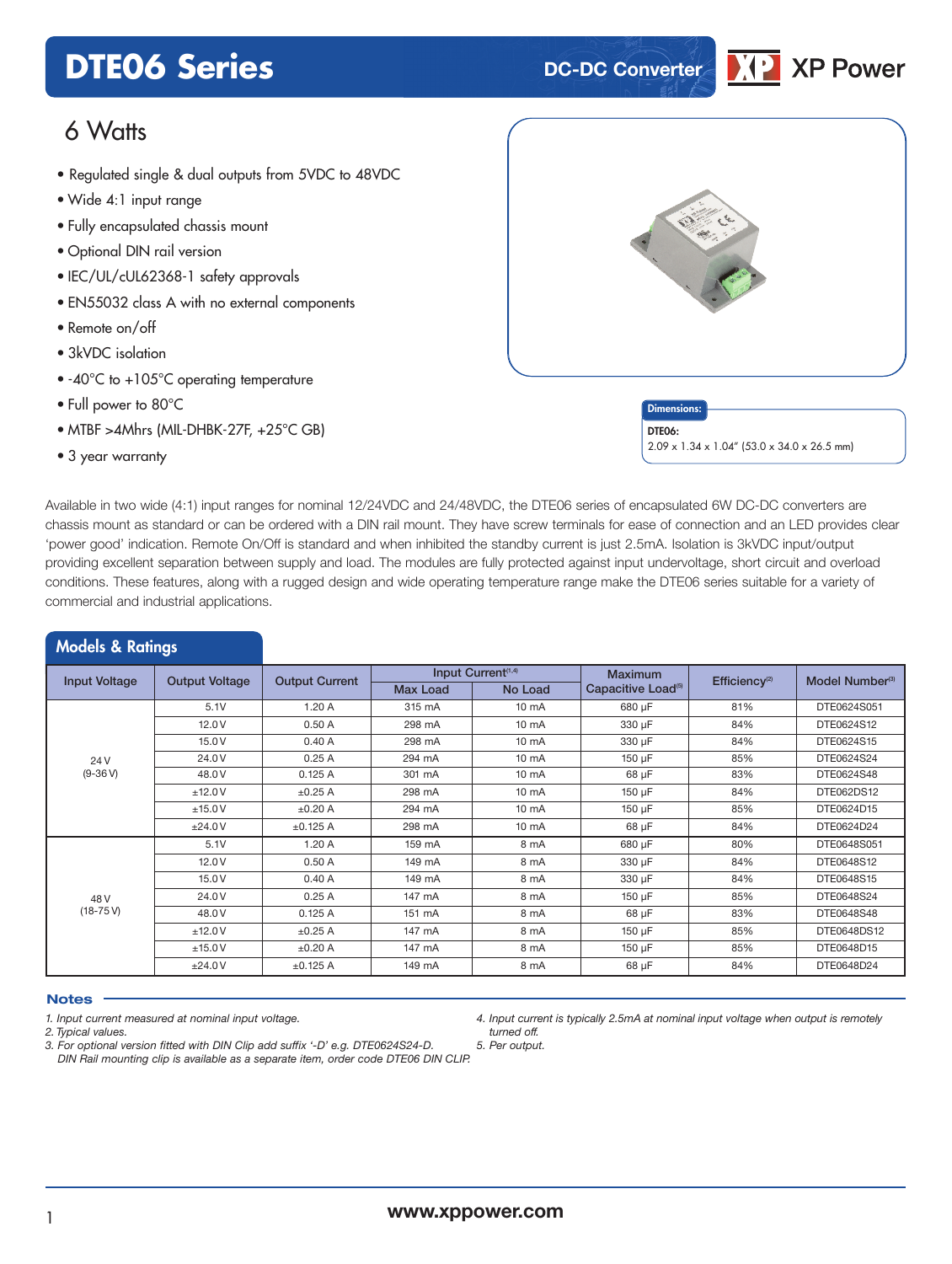# **DTE06 Series**



| Input                         |                                                 |                |                |                                       |                               |  |  |
|-------------------------------|-------------------------------------------------|----------------|----------------|---------------------------------------|-------------------------------|--|--|
| Characteristic                | <b>Minimum</b>                                  | <b>Typical</b> | <b>Maximum</b> | <b>Units</b>                          | <b>Notes &amp; Conditions</b> |  |  |
| Input Voltage Range           | 9                                               |                | 36             | <b>VDC</b>                            | 12V & 24V nominal             |  |  |
|                               | 18                                              |                | 75             | <b>VDC</b>                            | 24V & 48V nominal             |  |  |
| Input Current                 |                                                 |                |                |                                       | See Models and Ratings table  |  |  |
| Inrush Current                |                                                 | 60/110         |                | A                                     | 24V models/48V models         |  |  |
| <b>External Fuse Required</b> | 2A/1A timelag 24V/48V nominal                   |                |                |                                       |                               |  |  |
| Input Filter                  | Pi type                                         |                |                |                                       |                               |  |  |
|                               | On at $>9$ V. Off $<8.0$ V                      |                |                | DTE0624 models                        |                               |  |  |
| Undervoltage Lockout          | On at >18 V. Off <16.0 V                        |                |                | <b>VDC</b><br>50<br><b>VDC</b><br>100 | DTE0648 models                |  |  |
|                               |                                                 |                |                |                                       | DTE0624 models for 1s         |  |  |
| Input Surge                   |                                                 |                |                |                                       | DTE0648 models for 1s         |  |  |
| Remote On/Off                 | On: Logic High (3.5-12 V) or open circuit       |                |                |                                       |                               |  |  |
|                               | Off: Logic Low (<1.2 V) or short pin 1 to pin 2 |                |                |                                       |                               |  |  |

| Output                          |                |                |         |               |                                                                                                  |
|---------------------------------|----------------|----------------|---------|---------------|--------------------------------------------------------------------------------------------------|
| Characteristic                  | <b>Minimum</b> | <b>Typical</b> | Maximum | <b>Units</b>  | <b>Notes &amp; Conditions</b>                                                                    |
| Output Voltage                  | 5.1            |                | 48      | $\vee$        | See Models and Ratings table                                                                     |
| Initial Set Accuracy            |                |                | $+2$    | $\frac{0}{0}$ | At full load                                                                                     |
| Minimum Load                    | 0              |                |         | A             | No minimum load required                                                                         |
| Start Up Delay                  |                | 30             |         | ms            | At nominal input voltage                                                                         |
| Line Regulation                 |                | ±0.5           |         | %             | From minimum to maximum input voltage                                                            |
| <b>Load Regulation</b>          |                | $\pm 0.5$      |         | $\%$          | 0 - 100% load                                                                                    |
| <b>Cross Regulation</b>         |                |                | $+5$    | $\frac{0}{0}$ | On dual output models with one output at 25% load and the<br>other varied from 10% to 100% load. |
| <b>Transient Response</b>       |                |                | ±5      | % deviation   | Recovery to within 1% in <500µs for a 25% load change                                            |
| Ripple & Noise                  |                | 75             |         | mV pk-pk      | 5V-15V output models, 20MHz bandwidth                                                            |
|                                 |                | 180            |         |               | 24V, 48V output models, 20MHz bandwidth                                                          |
| <b>Short Circuit Protection</b> |                |                |         |               | Trip & Restart (hiccup mode), auto recovery                                                      |
| Overload Protection             |                | 150            |         | $\frac{0}{0}$ | Trip & Restart (hiccup mode)                                                                     |
| <b>Temperature Coefficient</b>  |                |                | ±0.02   | $%$ /°C       |                                                                                                  |

| <b>General</b>              |                |                                       |                |              |                                  |
|-----------------------------|----------------|---------------------------------------|----------------|--------------|----------------------------------|
| Characteristic              | <b>Minimum</b> | <b>Typical</b>                        | <b>Maximum</b> | <b>Units</b> | <b>Notes &amp; Conditions</b>    |
| Efficiency                  |                | 83                                    |                | %            | See Models and Ratings table     |
| <b>Isolation</b>            | 3000           |                                       |                | <b>VDC</b>   | For 60s functional               |
| <b>Isolation Resistance</b> | 1000           |                                       |                | MΩ           | At 500VDC                        |
| Input to Output Capacitance |                | 2200                                  |                | pF           |                                  |
| <b>Switching Frequency</b>  |                | 370                                   |                | kHz          |                                  |
| Power Density               |                |                                       | 3.4            | $W/in^3$     |                                  |
| Mean Time Between Failure   | 4100           |                                       |                | kHrs         | MIL-HDBK-217F, +25°C GB          |
| <b>Case Material</b>        |                | Epoxy potted in plastic case, UL94V-0 |                |              |                                  |
| Weight                      |                | 0.108(49)                             |                | Ib(g)        | DIN rail option add 0.202 (92.0) |

| <b>Environmental</b>         |                                |                |                |               |                                        |
|------------------------------|--------------------------------|----------------|----------------|---------------|----------------------------------------|
| Characteristic               | <b>Minimum</b>                 | <b>Typical</b> | <b>Maximum</b> | <b>Units</b>  | <b>Notes &amp; Conditions</b>          |
| <b>Operating Temperature</b> | $-40$                          |                | $+105$         | °C            | See derating curve                     |
| Storage Temperature          | $-50$                          |                | $+125$         | °C            |                                        |
| Case Temperature             |                                |                | $+105$         | °C            |                                        |
| Thermal Impendance           |                                | 3.12           |                | $\degree$ C/W | Natural convection, 20 LFM case to air |
| Humidity                     | 5                              |                | 95             | %RH           | Non-condensing                         |
| Cooling                      |                                |                |                |               | Natural convection                     |
| Altitude                     |                                |                | 5000           | m             | Operating                              |
| Shock and Vibration          | Tested according to IEC60068-2 |                |                |               |                                        |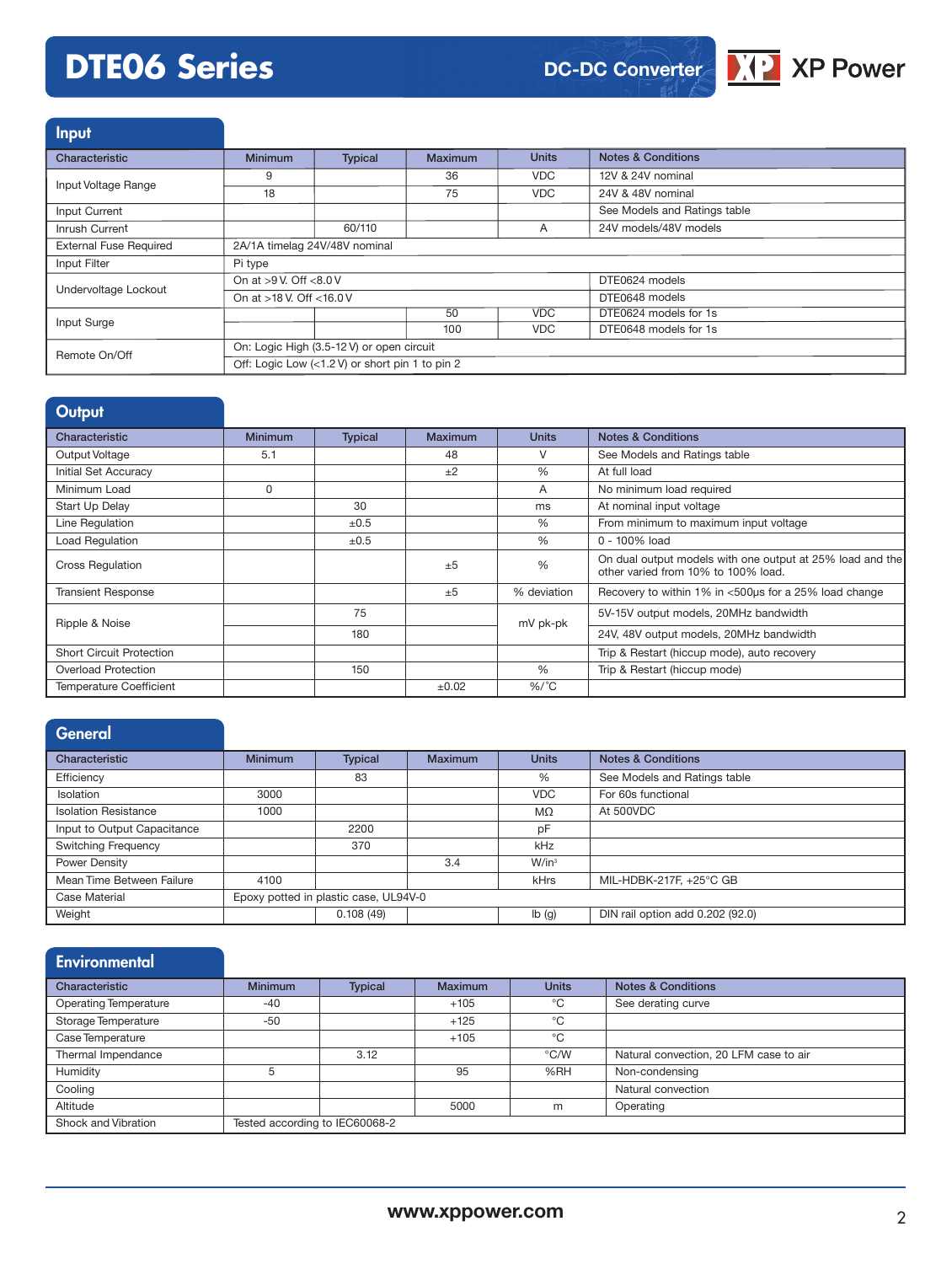# **DTE06 Series**





| Phenomenon | Standard | <b>Test Level</b> | <b>Notes &amp; Conditions</b> |
|------------|----------|-------------------|-------------------------------|
| Conducted  | EN55032  | Level A           | With no external components   |
| Radiated   | EN55032  | Level A           |                               |

### EMC: Immunity

| <b>Phenomenon</b>      | <b>Standard</b> | <b>Test Level</b>      | Criteria       | <b>Notes &amp; Conditions</b> |
|------------------------|-----------------|------------------------|----------------|-------------------------------|
| Immunity               | EN55035         |                        |                |                               |
| <b>ESD Immunity</b>    | EN61000-4-2     | ±6kV Contact, ±8kV Air | $\overline{A}$ |                               |
| Radiated Immunity      | EN61000-4-3     | 10V/m                  |                |                               |
| EFT/Burst              | EN61000-4-4     | ±2kV                   | $\overline{A}$ |                               |
| Surges                 | EN61000-4-5     | ±2kV                   | $\overline{A}$ |                               |
| Conducted Immunity     | EN61000-4-6     | 10Vrms                 | $\overline{A}$ |                               |
| <b>Magnetic Fields</b> | EN61000-4-8     | 1000A/m                | $\overline{A}$ |                               |

### Safety Approvals

| <b>Safety Agency</b> | <b>Safety Standard</b> | Notes & Conditions |
|----------------------|------------------------|--------------------|
| CB                   | IEC60950-1/IEC62368-1  |                    |
| UL                   | UL60950-1/IEC62368-1   |                    |

## **Application Notes**

#### **Derating Curve for Convection Cooling**